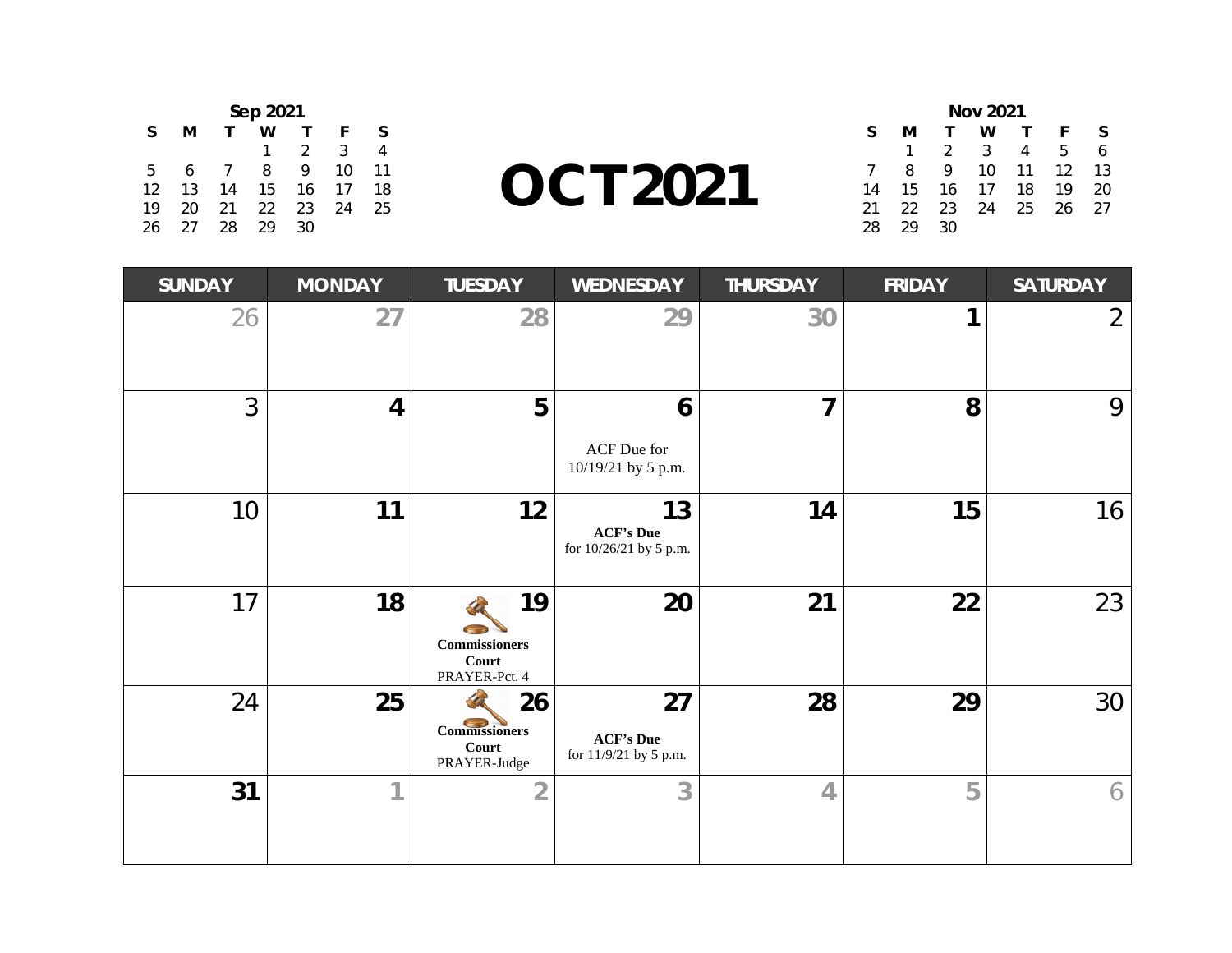| <b>Oct 2021</b> |    |              |    |                |    |                |  |
|-----------------|----|--------------|----|----------------|----|----------------|--|
| S               | м  | $\mathbf{T}$ | w  |                | F  | S              |  |
|                 |    |              |    |                | 1  | $\mathfrak{D}$ |  |
| 3               | 4  | 5            | 6  | $\overline{7}$ | 8  | 9              |  |
| 10              | 11 | 12           | 13 | 14             | 15 | 16             |  |
| 17              | 18 | 19           | 20 | 21             | 22 | 23             |  |
| 24              | 25 | 26           | 27 | 28             | 29 | 30             |  |
| 31              |    |              |    |                |    |                |  |

**NOV 2021**

| Dec 2021 |    |     |    |                |    |    |  |
|----------|----|-----|----|----------------|----|----|--|
| S        | м  |     | w  |                | F  | S  |  |
|          |    |     |    | $\overline{2}$ | 3  |    |  |
| 5        | 6  | - 7 | 8  | 9.             | 10 | 11 |  |
| 12       | 13 | 14  | 15 | 16             | 17 | 18 |  |
| 19       | 20 | 21  | 22 | -23            | 24 | 25 |  |
| 26       | 27 | 28  | 29 | 30             | 31 |    |  |

| <b>SUNDAY</b> | <b>MONDAY</b>                                   | <b>TUESDAY</b>                                       | <b>WEDNESDAY</b>                                                               | <b>THURSDAY</b>                                       | <b>FRIDAY</b>                                               | <b>SATURDAY</b> |
|---------------|-------------------------------------------------|------------------------------------------------------|--------------------------------------------------------------------------------|-------------------------------------------------------|-------------------------------------------------------------|-----------------|
| 31            | 1                                               | 2                                                    | 3                                                                              | 4                                                     | 5                                                           | 6               |
|               |                                                 | *Election day*                                       |                                                                                |                                                       |                                                             |                 |
| 7             | 8                                               | 9<br><b>Commissioners</b><br>Court<br>PRAYER-Pct. 1  | 10<br>Worksession<br>*If needed*<br><b>ACF's Due</b><br>for 11/30/21 by 5 p.m. | Shank You<br><b>VETERANS</b><br><b>County Holiday</b> | 12                                                          | 13              |
| 14            | 15                                              | 16                                                   | 17                                                                             | 18                                                    | 19                                                          | 20              |
| 21            | 22<br><b>ACF's Due</b><br>for 12/7/21 by 5 p.m. | 23                                                   | 24                                                                             | <b>De 125</b><br><b>County Holiday</b>                | 26<br>¦Happy <sub>*</sub><br>Thanksgiving<br>County Holiday | 27              |
| 28            | 29                                              | 30<br><b>Commissioners</b><br>Court<br>PRAYER-Pct. 2 | 4.                                                                             | $\overline{2}$                                        | 3                                                           | 4               |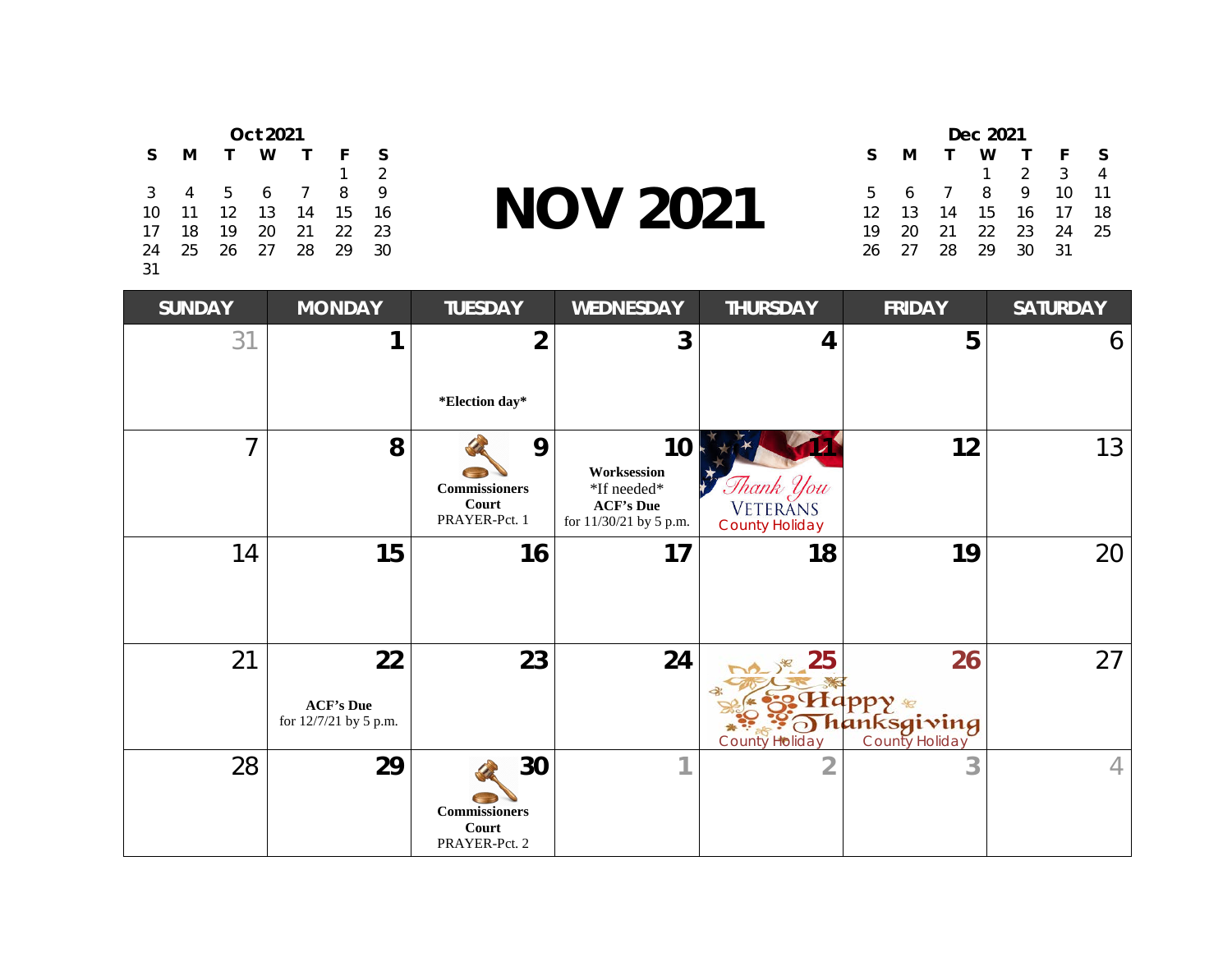| <b>Nov 2021</b> |    |    |    |    |    |    |  |
|-----------------|----|----|----|----|----|----|--|
| <sub>S</sub>    | м  |    | w  |    | F  | S. |  |
|                 |    | 2  | 3  | 4  | 5  | 6  |  |
| $\overline{7}$  | 8  | Q  | 10 | 11 | 12 | 13 |  |
| 14              | 15 | 16 | 17 | 18 | 19 | 20 |  |
| 21              | 22 | 23 | 24 | 25 | 26 | 27 |  |
| 28              | 29 | 30 |    |    |    |    |  |

**DEC 2021**

| Jan 2022      |    |              |                   |      |    |    |
|---------------|----|--------------|-------------------|------|----|----|
| S             | м  | $\mathbf{T}$ | w                 |      | F  | S  |
|               |    |              |                   |      |    |    |
| $\mathcal{L}$ | 3  | 4            | -5                | 6    | 7  | 8  |
| 9             | 10 | 11           | $12 \overline{ }$ | 13   | 14 | 15 |
| 16            | 17 | 18           | 19                | 20   | 21 | 22 |
| 23            | 24 | 25           | 26                | - 27 | 28 | 29 |
| 30            | 31 |              |                   |      |    |    |

| <b>SUNDAY</b> | <b>MONDAY</b> | <b>TUESDAY</b>                                                   | <b>WEDNESDAY</b> | <b>THURSDAY</b> | <b>FRIDAY</b>                                      | <b>SATURDAY</b>                         |
|---------------|---------------|------------------------------------------------------------------|------------------|-----------------|----------------------------------------------------|-----------------------------------------|
| 28            | 29            | 30                                                               | ◀                | $\overline{2}$  | $\overline{3}$                                     | 4                                       |
| 5             | 6             | $\overline{7}$<br><b>Commissioners</b><br>Court<br>PRAYER-Pct. 3 | 8                | 9               | 10                                                 | 11                                      |
| 12            | 13            | 14                                                               | 15               | 16              | 17                                                 | 18                                      |
| 19            | 20            | 21                                                               | 22               | 23              | <b>Christmas</b> County<br><b>Holiday observed</b> | 25 <sup>1</sup><br><b>Christmas Day</b> |
| 26            | 27            | 28<br>ACF's Due for<br>1/11/22 by 5pm                            | 29               | 30              | 31                                                 |                                         |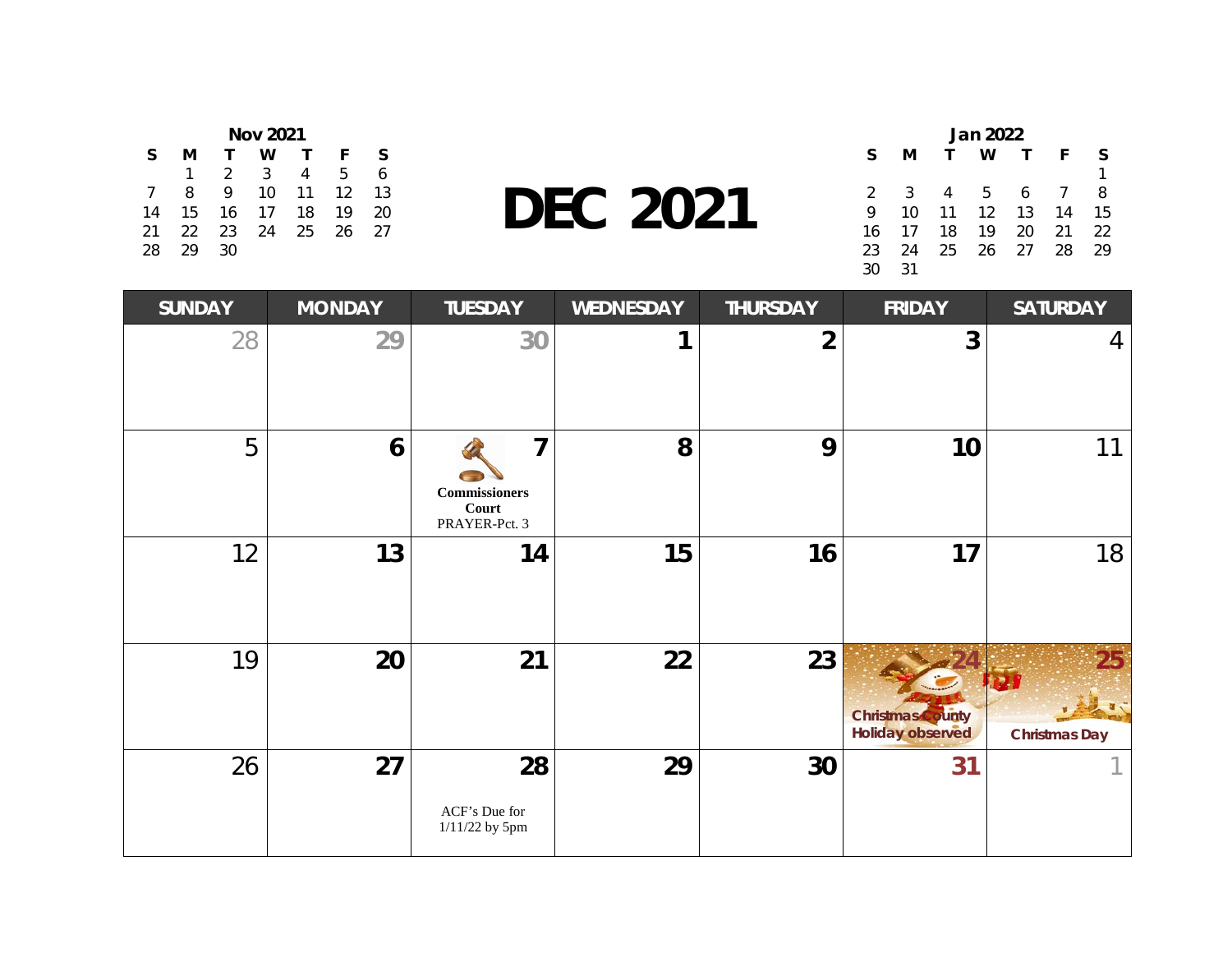| Dec 2021 |    |            |    |               |    |    |  |  |
|----------|----|------------|----|---------------|----|----|--|--|
| S        | м  |            | w  |               | F  | S  |  |  |
|          |    |            | 1  | $\mathcal{D}$ | 3  |    |  |  |
| 5        | 6  | $\sqrt{ }$ | 8  | Q             | 10 | 11 |  |  |
| 12       | 13 | 14         | 15 | 16            | 17 | 18 |  |  |
| 19       | 20 | 21         | 22 | 23            | 24 | 25 |  |  |
| 26       | 27 | 28         | 29 | 30            | 31 |    |  |  |

**JAN 2022**

| Feb 2022 |    |      |               |              |      |    |  |
|----------|----|------|---------------|--------------|------|----|--|
| S        | м  |      | w             | $\mathbf{T}$ | F.   | S  |  |
|          |    | 1.   | $\mathcal{P}$ | - 3          | 4    | 5. |  |
| 6        |    | 8    | 9.            | 10           | -11  | 12 |  |
| 13       | 14 | 15   | 16            | - 17         | 18   | 19 |  |
| 20       | 21 | - 22 | 23            | - 24         | - 25 | 26 |  |
| 27       | 28 |      |               |              |      |    |  |

| <b>SUNDAY</b>  | <b>MONDAY</b>                                                                    | <b>TUESDAY</b>                                       | <b>WEDNESDAY</b>                                                                                                  | <b>THURSDAY</b> | <b>FRIDAY</b>  | <b>SATURDAY</b> |
|----------------|----------------------------------------------------------------------------------|------------------------------------------------------|-------------------------------------------------------------------------------------------------------------------|-----------------|----------------|-----------------|
| 26             | 27                                                                               | 28                                                   | 29                                                                                                                | 30              | 31             |                 |
| $\overline{2}$ | Happy<br>$\overline{\cdot}3$<br>New<br>year<br><b>County Holiday</b><br>Observed | $\overline{\mathbf{4}}$                              | 5                                                                                                                 | 6               | $\overline{7}$ | 8               |
| 9              | 10                                                                               | 11<br><b>Commissioners</b><br>Court<br>PRAYER-Pct. 4 | 12<br>Worksession<br>$\mathbf{^{\ast} If}$ needed $\mathbf{^{\ast}}$<br><b>ACF's Due</b><br>for 1/25/22 by 5 p.m. | 13              | 14             | 15              |
| 16             | MLK County Holiday                                                               | 18                                                   | 19                                                                                                                | 20              | 21             | 22              |
| 23             | 24                                                                               | 25<br><b>Commissioners</b><br>Court<br>PRAYER-Judge  | 26<br><b>ACF's Due</b><br>for 2/8/22 by 5 p.m.                                                                    | 27              | 28             | 29              |
| 30             | 31                                                                               |                                                      | $\overline{2}$                                                                                                    | 3               | $\overline{4}$ | 5               |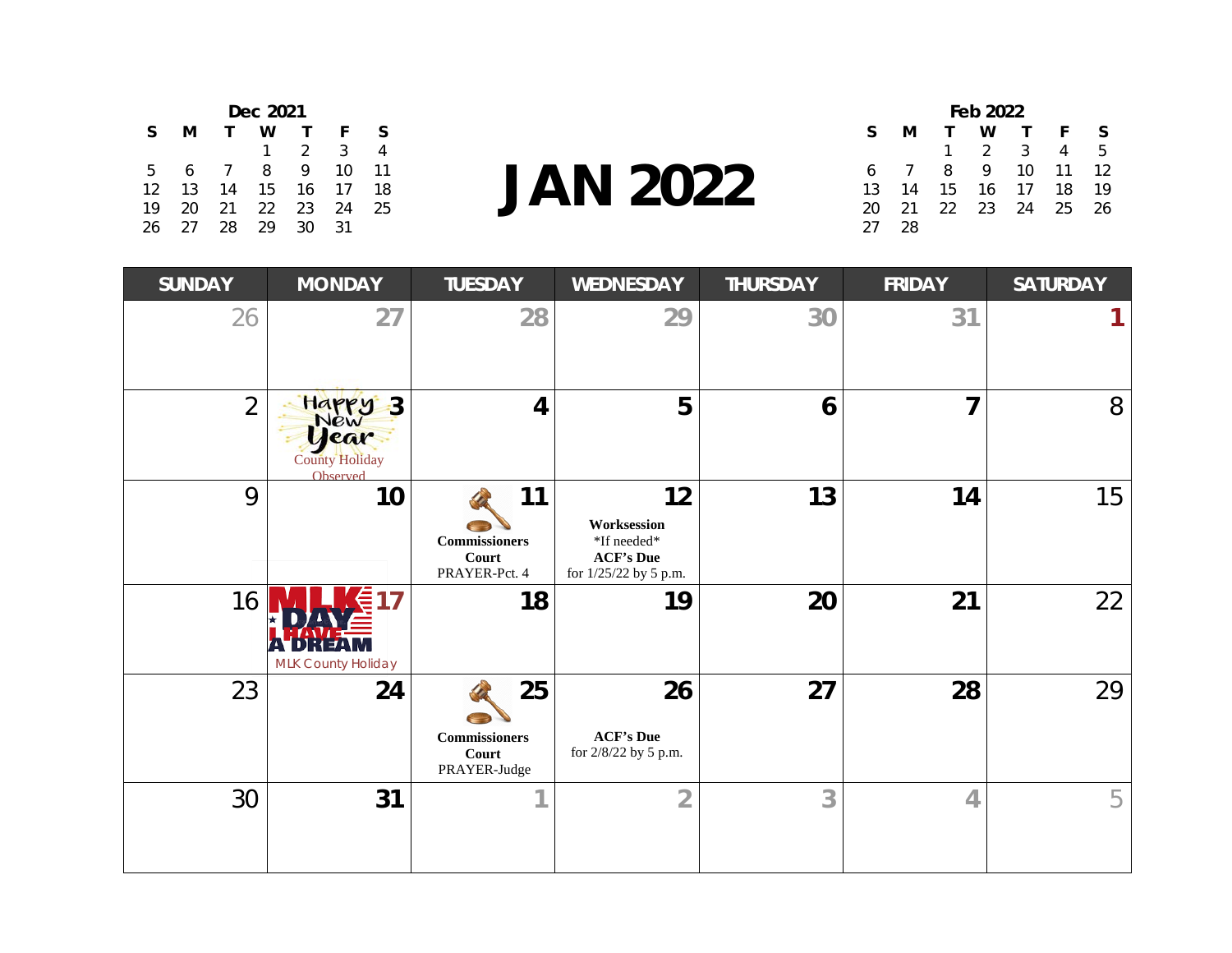| Jan 2022       |    |              |    |    |    |    |  |
|----------------|----|--------------|----|----|----|----|--|
| S              | м  | $\mathbf{T}$ | w  |    | F  | S  |  |
|                |    |              |    |    |    |    |  |
| $\overline{2}$ | 3  | 4            | -5 | 6  |    | 8  |  |
| 9              | 10 | 11           | 12 | 13 | 14 | 15 |  |
| 16             | 17 | 18           | 19 | 20 | 21 | 22 |  |
| 23             | 24 | 25           | 26 | 27 | 28 | 29 |  |
| 30             | 31 |              |    |    |    |    |  |

**FEB 2022**

| Mar 2022 |    |    |                |     |    |    |  |
|----------|----|----|----------------|-----|----|----|--|
| S        | м  |    | w              |     | F  | S  |  |
|          |    | 1  | $\overline{2}$ | - 3 | 4  | 5. |  |
| 6        |    | 8  | 9              | 10  | 11 | 12 |  |
| 13       | 14 | 15 | 16             | -17 | 18 | 19 |  |
| 20       | 21 | 22 | 23             | -24 | 25 | 26 |  |
| 27       | 28 | 29 | 30             | 31  |    |    |  |

| <b>SUNDAY</b> | <b>MONDAY</b>                                                                       | <b>TUESDAY</b>                                       | <b>WEDNESDAY</b>                                                             | <b>THURSDAY</b> | <b>FRIDAY</b>  | <b>SATURDAY</b>        |
|---------------|-------------------------------------------------------------------------------------|------------------------------------------------------|------------------------------------------------------------------------------|-----------------|----------------|------------------------|
| 30            | 31                                                                                  |                                                      | $\overline{2}$                                                               | 3               | 4              | 5                      |
| 6             | 7                                                                                   | 8<br><b>Commissioners</b><br>Court<br>PRAYER-Pct. 1  | 9<br>Worksession<br>*If needed*<br><b>ACF's Due</b><br>for 2/22/22 by 5 p.m. | 10              | 11             | 12<br><b>NACO 2022</b> |
| 13            | 14<br>NACO 2022 Legislative Conference (DC)                                         | 15                                                   | 17                                                                           | 18              | 19             |                        |
| 20            | <b>PRESIDENTS</b><br>$\mathbb{D}$<br><b>Presidents Day</b><br><b>County Holiday</b> | 22<br><b>Commissioners</b><br>Court<br>PRAYER-Pct. 2 | 23<br><b>ACF's Due</b><br>for 3/8/22 by 5 p.m.                               | 24              | 25             | 26                     |
| 27            | 28                                                                                  |                                                      | $\overline{2}$                                                               | 3               | $\overline{4}$ | 5                      |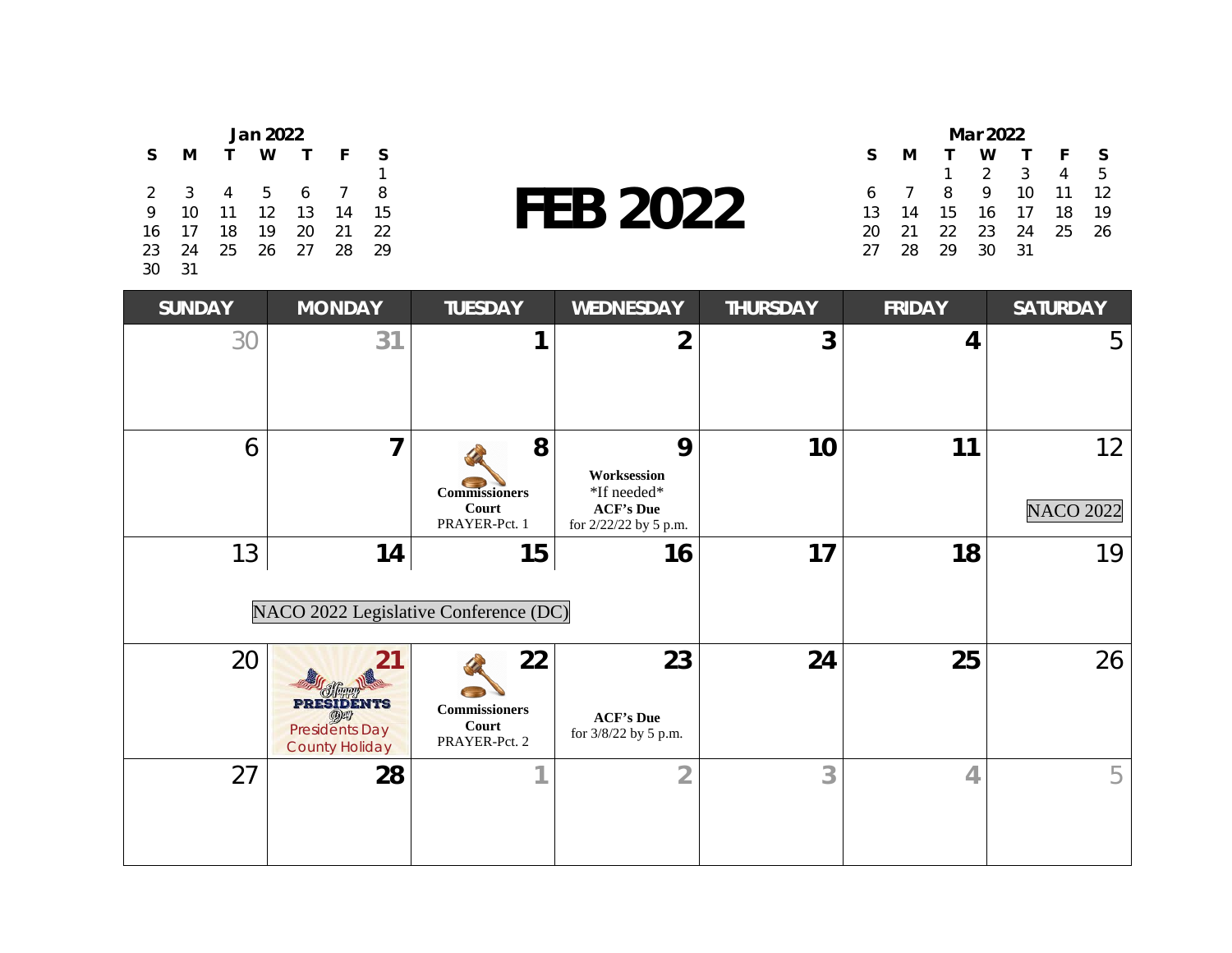| Feb 2022 |    |    |               |    |    |    |  |
|----------|----|----|---------------|----|----|----|--|
| S        | м  |    | w             |    | F  | S  |  |
|          |    |    | $\mathcal{L}$ | 3  | 4  | 5  |  |
| -6       |    | 8  | Q             | 10 | 11 | 12 |  |
| 13       | 14 | 15 | 16            | 17 | 18 | 19 |  |
| 20       | 21 | 22 | 23            | 24 | 25 | 26 |  |
| 27       | 28 |    |               |    |    |    |  |

## **MAR 2022**

| Apr 2022 |    |                   |      |            |    |               |
|----------|----|-------------------|------|------------|----|---------------|
| S        | м  |                   | w    |            | F  | S             |
|          |    |                   |      |            |    | $\mathcal{P}$ |
| 3        | 4  | 5                 | 6    | $\sqrt{ }$ | 8  | 9.            |
| 10       | 11 | $12 \overline{ }$ | 13   | 14         | 15 | 16            |
| 17       | 18 | 19                | 20   | 21         | 22 | 23            |
| 24       | 25 | 26                | - 27 | 28         | 29 | 30            |

| <b>SUNDAY</b> | <b>MONDAY</b>  | <b>TUESDAY</b>                                       | <b>WEDNESDAY</b>                                                             | <b>THURSDAY</b> | <b>FRIDAY</b> | <b>SATURDAY</b> |
|---------------|----------------|------------------------------------------------------|------------------------------------------------------------------------------|-----------------|---------------|-----------------|
| 27            | 28             | 1                                                    | $\overline{2}$                                                               | 3               | 4             | 5               |
| 6             | $\overline{7}$ | 8<br><b>Commissioners</b><br>Court<br>PRAYER-Pct. 3  | 9<br>Worksession<br>*If needed*<br><b>ACF's Due</b><br>for 3/22/22 by 5 p.m. | 10              | 11            | 12              |
| 13            | 14             | 15                                                   | 16                                                                           | 17              | 18            | 19              |
| 20            | 21             | 22<br><b>Commissioners</b><br>Court<br>PRAYER-Pct. 4 | 23<br><b>ACF's Due</b><br>for 4/5/22 by 5 p.m.                               | 24              | 25            | 26              |
| 27            | 28             | 29                                                   | 30                                                                           | 31              | и             | $\overline{2}$  |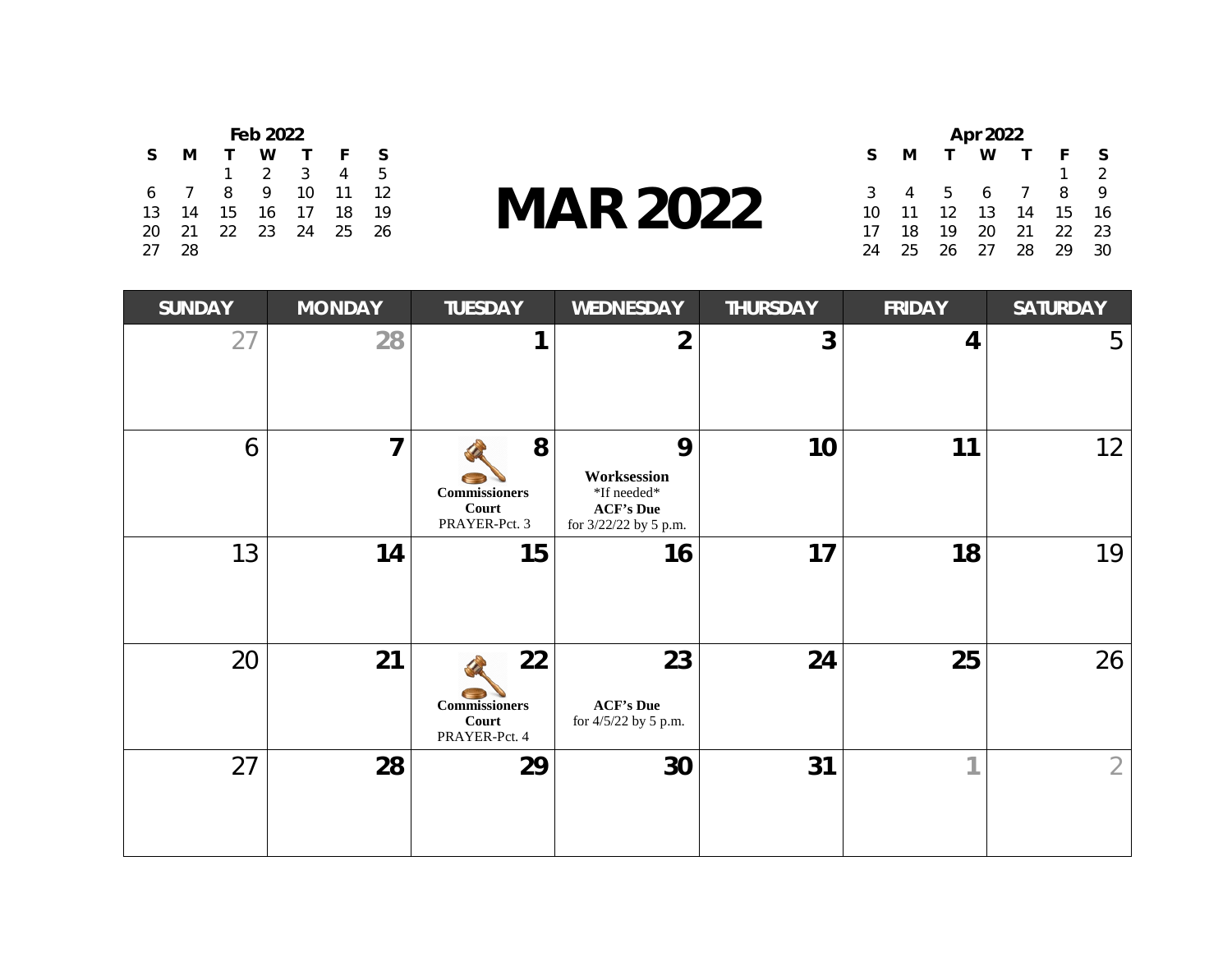| Mar 2022 |    |    |               |    |    |    |  |
|----------|----|----|---------------|----|----|----|--|
| S        | м  |    | w             |    | F  | S. |  |
|          |    | 1  | $\mathcal{P}$ | 3  | 4  | 5. |  |
| 6        |    | 8  | Q             | 10 | 11 | 12 |  |
| 13       | 14 | 15 | 16            | 17 | 18 | 19 |  |
| 20       | 21 | 22 | 23            | 24 | 25 | 26 |  |
| 27       | 28 | 29 | 30            | 31 |    |    |  |

## **APR 2022**

| May 2022 |               |    |    |    |    |    |  |  |
|----------|---------------|----|----|----|----|----|--|--|
| S        | м             |    | w  |    | F  | S  |  |  |
| 1        | $\mathcal{P}$ | 3  | 4  | 5  | 6  |    |  |  |
| 8        | Q             | 10 | 11 | 12 | 13 | 14 |  |  |
| 15       | 16            | 17 | 18 | 19 | 20 | 21 |  |  |
| 22       | 23            | 24 | 25 | 26 | 27 | 28 |  |  |
| 29       | 30            | 31 |    |    |    |    |  |  |

| <b>SUNDAY</b> | <b>MONDAY</b>  | <b>TUESDAY</b>                                       | <b>WEDNESDAY</b>                               | <b>THURSDAY</b> | <b>FRIDAY</b>                                     | <b>SATURDAY</b> |
|---------------|----------------|------------------------------------------------------|------------------------------------------------|-----------------|---------------------------------------------------|-----------------|
| 27            | 28             | 29                                                   | 30                                             | 31              |                                                   | $\overline{2}$  |
|               |                |                                                      |                                                |                 | ACF's Due for<br>4/19/22 by 5pm                   |                 |
| 3             | $\overline{4}$ | 5<br><b>Commissioners</b><br>Court<br>PRAYER-Judge   | 6<br>Worksession<br>*If needed*                | 7               | <b>Battle of Flowers</b><br><b>County Holiday</b> | 9               |
| 10            | 11             | 12                                                   | 13                                             | 14              | 15<br>888<br>Good Friday<br><b>County Holiday</b> | 16              |
| 17            | 18             | 19<br><b>Commissioners</b><br>Court<br>PRAYER-Pct. 1 | 20<br><b>ACF's Due</b><br>for 5/3/22 by 5 p.m. | 21              | 22                                                | 23              |
| 24            | 25             | 26                                                   | 27                                             | 28              | 29                                                | 30              |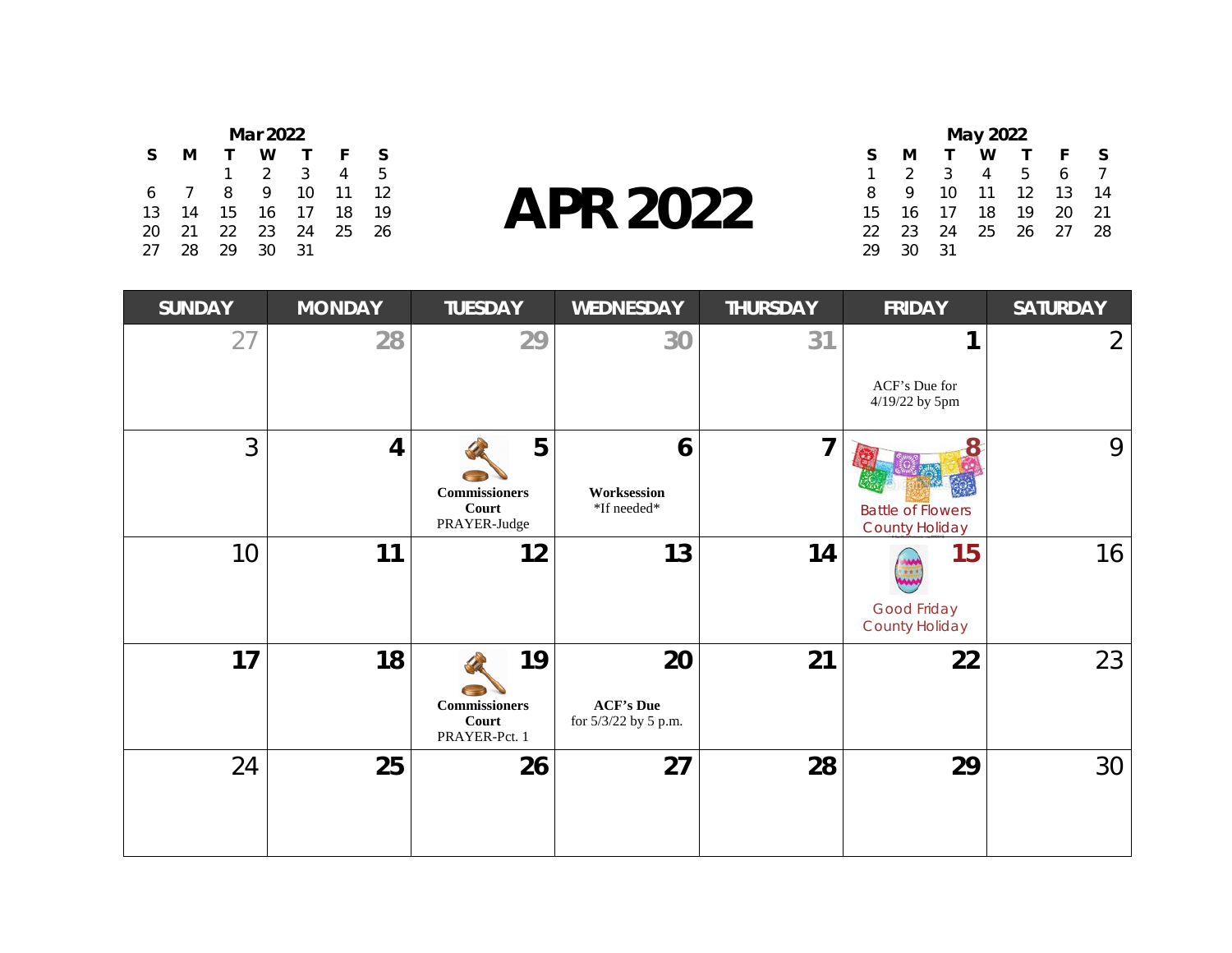| Apr 2022 |    |    |    |    |    |               |  |  |
|----------|----|----|----|----|----|---------------|--|--|
| S        | м  |    | w  |    | F  | S             |  |  |
|          |    |    |    |    | 1  | $\mathcal{P}$ |  |  |
| 3        | 4  | 5. | 6  | -7 | 8  | 9.            |  |  |
| 10       | 11 | 12 | 13 | 14 | 15 | 16            |  |  |
| 17       | 18 | 19 | 20 | 21 | 22 | 23            |  |  |
| 24       | 25 | 26 | 27 | 28 | 29 | 30            |  |  |

**MAY 2022**

| <b>Jun 2022</b> |    |            |                 |               |    |    |
|-----------------|----|------------|-----------------|---------------|----|----|
| S               | м  |            | w               |               | F  | S  |
|                 |    |            | 1.              | $\mathcal{P}$ | 3  |    |
| 5               | 6  | $\sqrt{ }$ | 8               | 9.            | 10 | 11 |
| 12              | 13 | 14         | 15 <sup>2</sup> | 16            | 17 | 18 |
| 19              | 20 | 21         | - 22            | 23            | 24 | 25 |
| 26              | 27 | 28         | 29              | 30            |    |    |

| <b>SUNDAY</b> | <b>MONDAY</b>                                                                     | <b>TUESDAY</b>                                                 | <b>WEDNESDAY</b>                                                             | <b>THURSDAY</b> | <b>FRIDAY</b> | <b>SATURDAY</b> |
|---------------|-----------------------------------------------------------------------------------|----------------------------------------------------------------|------------------------------------------------------------------------------|-----------------|---------------|-----------------|
|               | $\overline{2}$                                                                    | $\mathbf{3}$<br><b>Commissioners</b><br>Court<br>PRAYER-Pct. 2 | 4<br>Worksession<br>*If needed*<br><b>ACF's Due</b><br>for 5/17/22 by 5 p.m. | 5               | 6             | 7               |
| 8             | 9                                                                                 | 10                                                             | 11                                                                           | 12              | 13            | 14              |
| 15            | 16                                                                                | 17<br><b>Commissioners</b><br>Court<br>PRAYER-Pct. 3           | 18                                                                           | 19              | 20            | 21              |
| 22            | 23                                                                                | 24                                                             | 25<br><b>ACF's Due</b><br>for 6/7/22 by 5 p.m.                               | 26              | 27            | 28              |
| 29            | 30<br>* HONORING ALL WHO SERVED *<br><b>MEMORIAL DAY</b><br><b>County Holiday</b> | 31                                                             | 1                                                                            | $\overline{2}$  | 3             | 4               |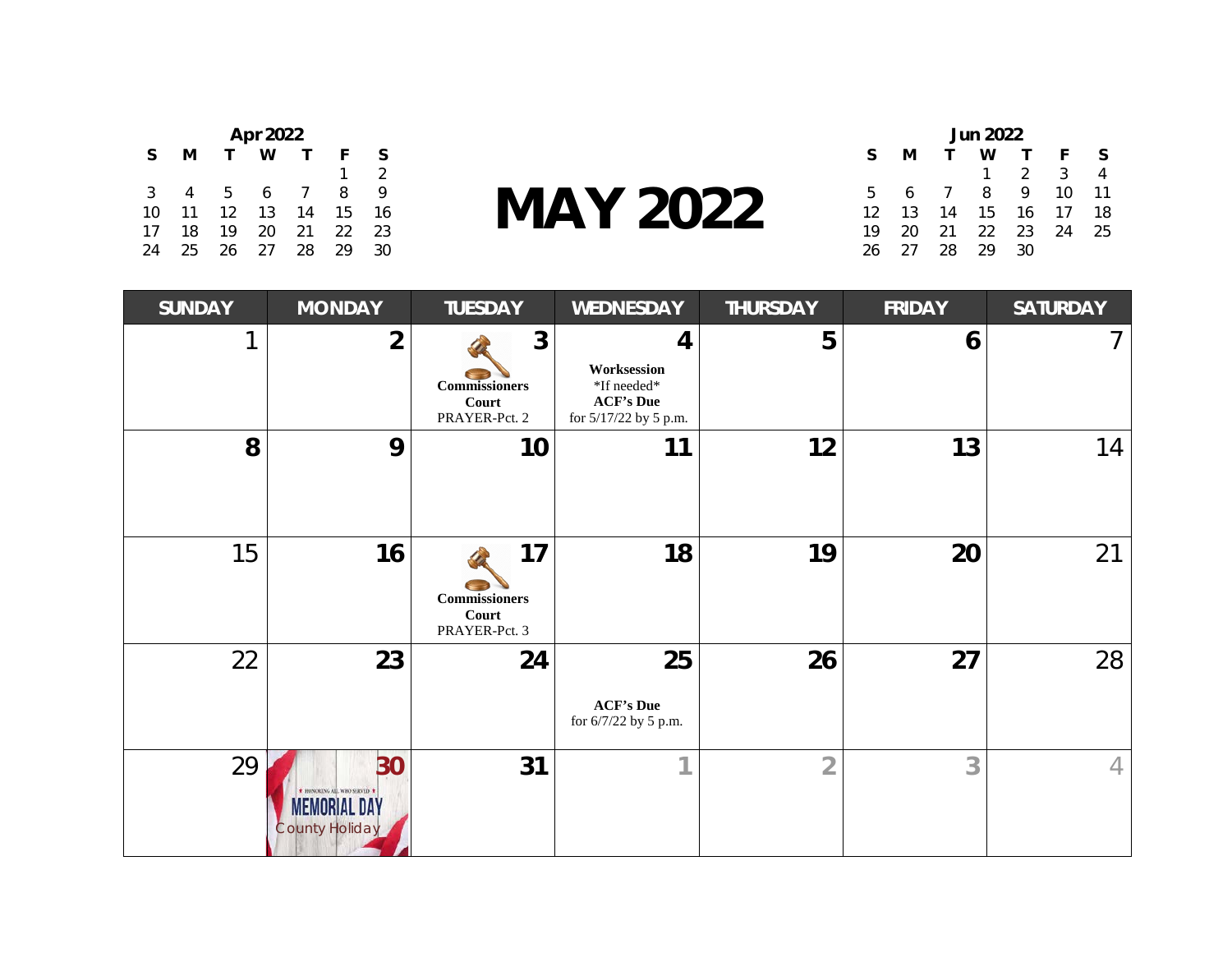| May 2022 |               |    |    |    |    |    |  |  |  |
|----------|---------------|----|----|----|----|----|--|--|--|
| S        | м             |    | w  |    | F  | S  |  |  |  |
| 1        | $\mathcal{D}$ | 3  | 4  | 5  | 6  |    |  |  |  |
| 8        | Q             | 10 | 11 | 12 | 13 | 14 |  |  |  |
| 15       | 16            | 17 | 18 | 19 | 20 | 21 |  |  |  |
| 22       | 23            | 24 | 25 | 26 | 27 | 28 |  |  |  |
| 29       | 30            | 31 |    |    |    |    |  |  |  |

**JUN 2022**

| <b>Jul 2022</b> |    |    |    |          |    |               |  |
|-----------------|----|----|----|----------|----|---------------|--|
| S               | м  |    | w  |          | F  | S             |  |
|                 |    |    |    |          | 1  | $\mathcal{P}$ |  |
| 3               |    | -5 | 6  | $\prime$ | 8  | 9             |  |
| 10              | 11 | 12 | 13 | 14       | 15 | 16            |  |
| 17              | 18 | 19 | 20 | 21       | 22 | 23            |  |
| 24              | 25 | 26 | 27 | 28       | 29 | 30            |  |
| 31              |    |    |    |          |    |               |  |

| <b>SUNDAY</b> | <b>MONDAY</b>                                                | <b>TUESDAY</b>                                         | <b>WEDNESDAY</b>                                                             | <b>THURSDAY</b> | <b>FRIDAY</b> | <b>SATURDAY</b> |
|---------------|--------------------------------------------------------------|--------------------------------------------------------|------------------------------------------------------------------------------|-----------------|---------------|-----------------|
| 29            | 30                                                           | 31                                                     |                                                                              | $\overline{2}$  | 3             | 4               |
| 5             | 6                                                            | 7<br><b>Commissioners</b><br>Court<br>PRAYER-Pct. 4    | 8<br>Worksession<br>*If needed*<br><b>ACF's Due</b><br>for 6/21/22 by 5 p.m. | 9               | 10            | 11              |
| 12            | 13                                                           | 14<br><b>South Texas County Judges and Commissions</b> | 16                                                                           | 17              | 18            |                 |
| 19            | 20<br><b>JUNETEENTH</b><br><b>County Holiday</b><br>Observed | 21<br><b>Commissioners</b><br>Court<br>PRAYER-Judge    | 22<br><b>ACF's Due</b><br>for 7/12/22 by 5 p.m.                              | 23              | 24            | 25              |
| 26            | 27                                                           | 28                                                     | 29                                                                           | 30              | и             | $\overline{2}$  |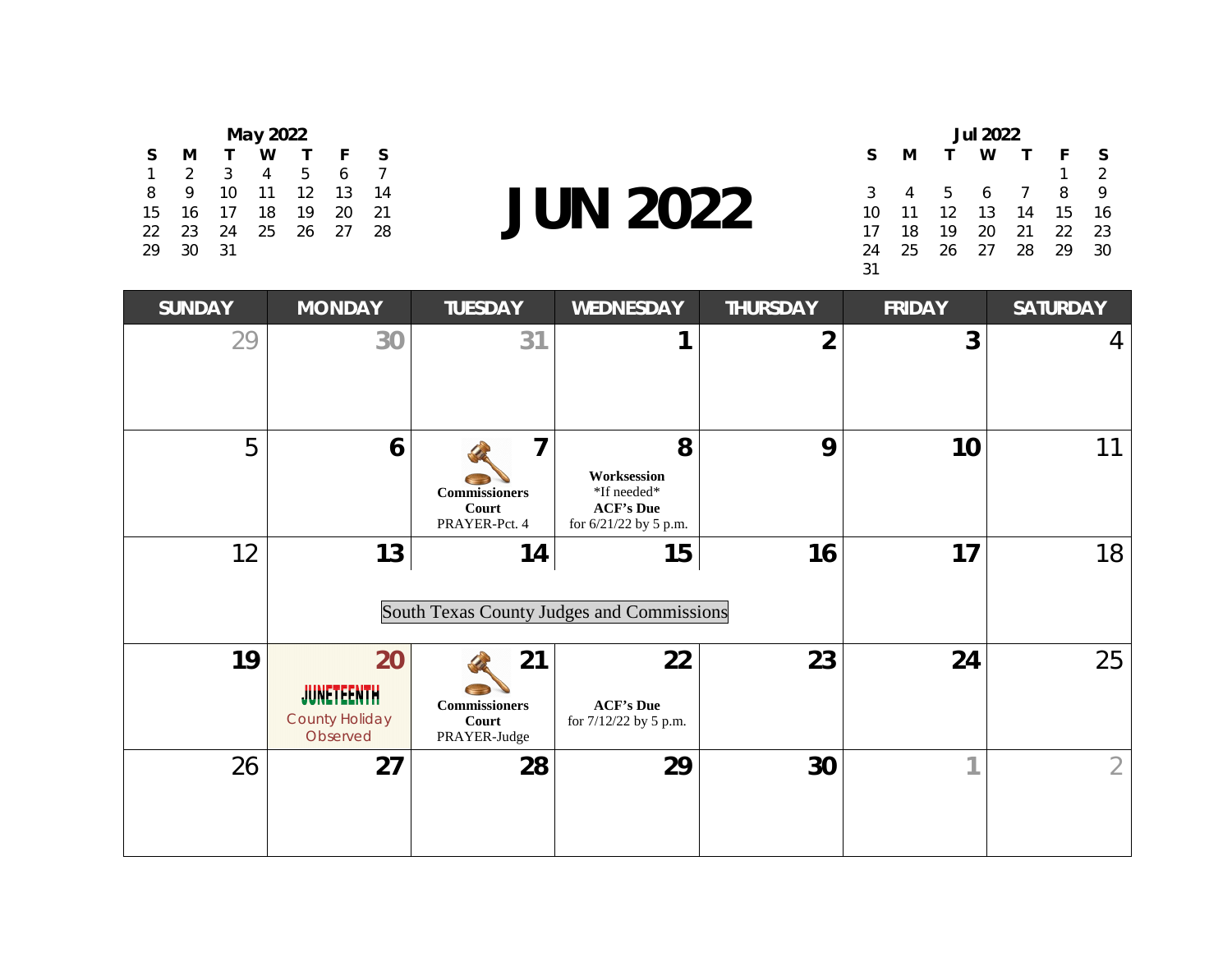| <b>Jun 2022</b> |    |          |    |               |    |    |  |  |
|-----------------|----|----------|----|---------------|----|----|--|--|
| S               | м  |          | w  |               | F  | S  |  |  |
|                 |    |          |    | $\mathcal{P}$ | 3  |    |  |  |
| 5               | 6  | $\prime$ | 8  | Q             | 10 | 11 |  |  |
| 12              | 13 | 14       | 15 | 16            | 17 | 18 |  |  |
| 19              | 20 | 21       | 22 | 23            | 24 | 25 |  |  |
| 26              | 27 | 28       | 29 | 30            |    |    |  |  |

 $\frac{13}{25}$  **JUL 2022** 

| Aug 2022 |    |               |    |    |    |    |  |
|----------|----|---------------|----|----|----|----|--|
| S        | м  |               | w  |    | F  | S  |  |
|          |    | $\mathcal{P}$ | 3  | 4  | 5  |    |  |
|          | 8  | Q             | 10 | 11 | 12 | 13 |  |
| 14       | 15 | 16            | 17 | 18 | 19 | 20 |  |
| 21       | 22 | 23            | 24 | 25 | 26 | 27 |  |
| 28       | 29 | RΩ            | 31 |    |    |    |  |

| <b>SUNDAY</b> | <b>MONDAY</b>                      | <b>TUESDAY</b>                                       | <b>WEDNESDAY</b>                                | <b>THURSDAY</b> | <b>FRIDAY</b> | <b>SATURDAY</b> |
|---------------|------------------------------------|------------------------------------------------------|-------------------------------------------------|-----------------|---------------|-----------------|
| 26            | 27                                 | 28                                                   | 29                                              | 30              | 1             | $\overline{2}$  |
| 3             | Indépendence Day<br>County Holiday | 5                                                    | 6                                               | $\overline{7}$  | 8             | 9               |
| 10            | 11                                 | 12<br><b>Commissioners</b><br>Court<br>PRAYER-Pct. 1 | 13<br>Worksession<br>*If needed*                | 14              | 15            | 16              |
| 17            | 18                                 | 19                                                   | 20                                              | 21              | 22            | 23              |
| 24            | 25                                 | 26                                                   | 27<br><b>ACF's Due</b><br>for 8/09/22 by 5 p.m. | 28              | 29            | 30              |
| 31            | 1                                  | $\overline{2}$                                       | 3                                               | $\overline{4}$  | 5             | 6               |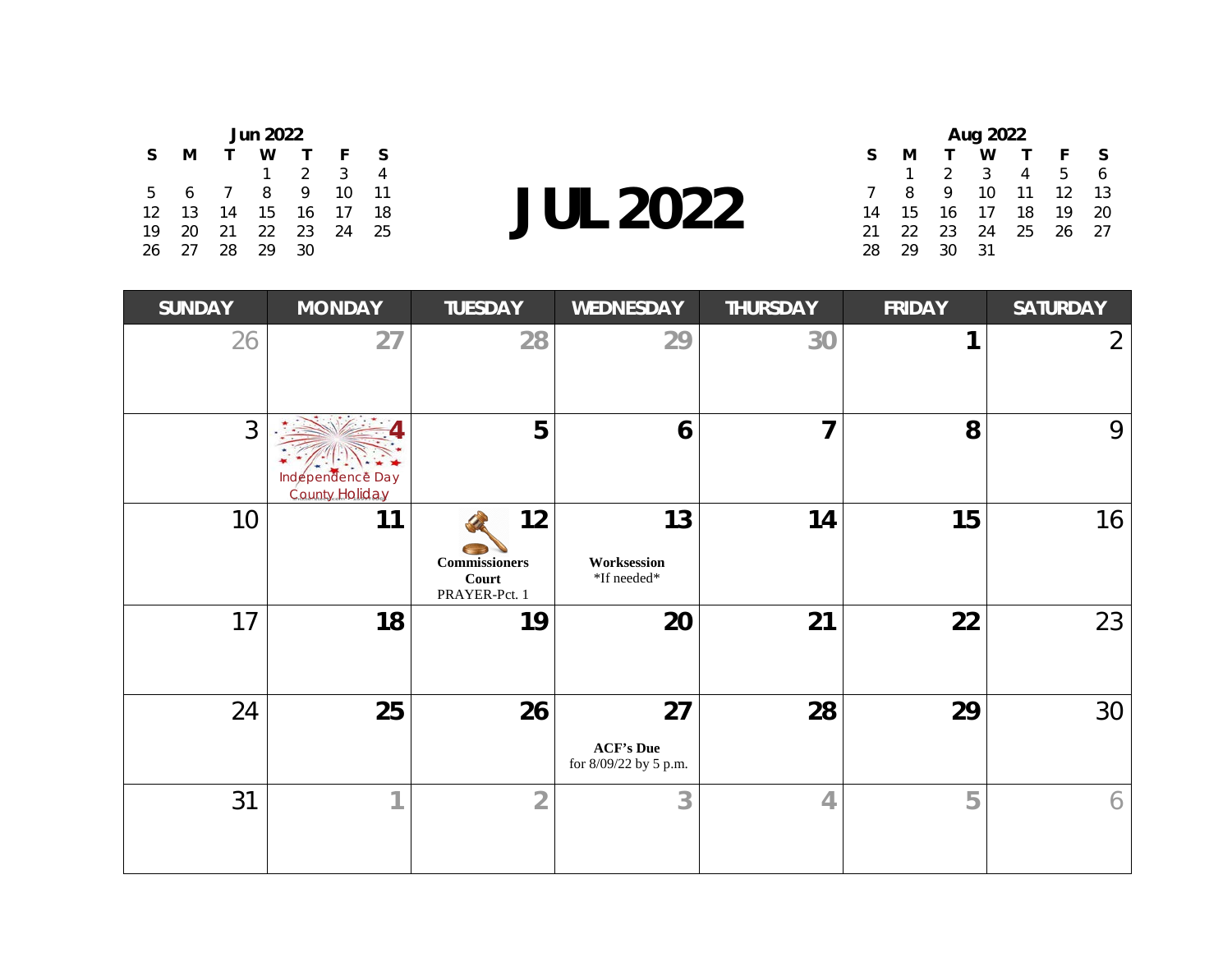|                | <b>Jul 2022</b> |              |       |              |    |               |  |  |
|----------------|-----------------|--------------|-------|--------------|----|---------------|--|--|
| S              | м               | $\mathbf{T}$ | w     | $\mathsf{T}$ | F  | S             |  |  |
|                |                 |              |       |              |    | $\mathcal{P}$ |  |  |
| 3 <sup>7</sup> | $\overline{4}$  |              | 5 6 7 |              | 8  | 9             |  |  |
|                | 10 11 12 13 14  |              |       |              | 15 | 16            |  |  |
| 17             | 18              |              | 19 20 | 21           | 22 | 23            |  |  |
|                | 24 25 26 27 28  |              |       |              | 29 | 30            |  |  |
| 31             |                 |              |       |              |    |               |  |  |

**AUG 2022**

| Sep 2022 |    |    |                          |    |               |    |  |  |
|----------|----|----|--------------------------|----|---------------|----|--|--|
| S        | м  |    | w                        |    | F             | S  |  |  |
|          |    |    |                          | 1  | $\mathcal{P}$ | 3  |  |  |
| 4        | b. | 6  | $\overline{\phantom{a}}$ | 8  | 9             | 10 |  |  |
| 11       | 12 | 13 | 14                       | 15 | 16            | 17 |  |  |
| 18       | 19 | 20 | 21                       | 22 | 23            | 24 |  |  |
| 25       | 26 | 27 | 28                       | 29 | 30            |    |  |  |

| <b>SUNDAY</b>  | <b>MONDAY</b> | <b>TUESDAY</b>                                                  | <b>WEDNESDAY</b>                                                              | <b>THURSDAY</b> | <b>FRIDAY</b>  | <b>SATURDAY</b> |
|----------------|---------------|-----------------------------------------------------------------|-------------------------------------------------------------------------------|-----------------|----------------|-----------------|
| 31             | 1             | $\overline{2}$                                                  | 3                                                                             | 4               | 5              | 6               |
| $\overline{7}$ | 8             | 9<br>$\label{10} {\bf Commissioners}$<br>Court<br>PRAYER-Pct. 2 | 10<br>Worksession<br>*If needed*<br><b>ACF's Due</b><br>for 8/23/22 by 5 p.m. | 11              | 12             | 13              |
| 14             | 15            | 16                                                              | 17                                                                            | 18              | 19             | 20              |
| 21             | 22            | 23<br><b>Commissioners</b><br>Court<br>PRAYER-Pct. 3            | 24<br><b>ACF's Due</b><br>for 9/6/22 by 5 p.m.                                | 25              | 26             | 27              |
| 28             | 29            | 30<br><b>Budget</b><br>Worksession                              | 31<br><b>ACF's Due</b><br>for 9/13/22 by 5 p.m.                               | 4               | $\overline{2}$ | 3               |